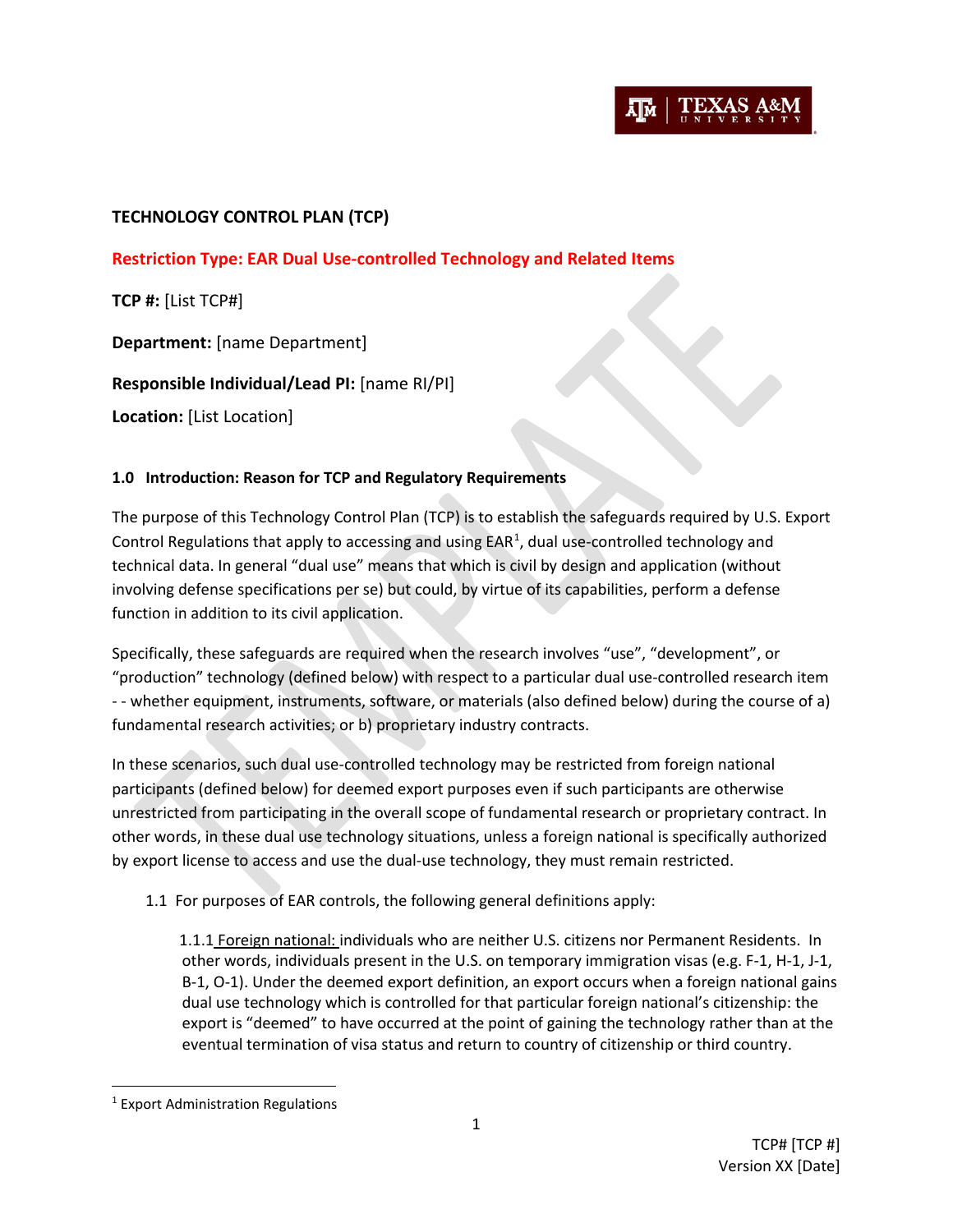# 1.1.2 Instrument, equipment, or commodities: any item used in the

[Program/Research/Laboratory] that has been identified as EAR-controlled either by TAMU, the item's vendor, or other external party, including those items which *already* exist in the laboratory where program research occurs *or* those items to be procured or otherwise received into the laboratory.

1.1.3 Technical data: includes but is not limited to the following:

- a. Proprietary data provided from any source (typically under a Non-Disclosure Agreement) pertaining to EAR-controlled instruments, software, etc., not otherwise in the public domain, and including drawings, blueprints, schematics, specifications and background information
- b. Data *used* or *developed* pursuant to a fundamental research program or proprietary contract that meets the definition of dual use controlled technology below.
- o In the context of a proprietary contract, this includes data that is associated with producing or achieving the contract deliverable, even if not ultimately provided to the sponsor as part of the actual deliverable
- c. Operation Manuals and related documentation related to dual use-controlled instruments and software
- d. Data communicated through conversations and meeting notes pertaining to the proprietary data (other than fundamental research results)

1.1.4 Software: any closed source or executable code that is identified as EAR-controlled, including any related compilation or reference material to use, upload, maintain or operate the software.

1.1.5 Materials: may include raw or fabricated materials (including physical, chemical or biological materials) identified as EAR-controlled.

# 1.1.6 Dual Use-Controlled Technology

a. "Use" technology associated with dual equipment, instruments, software, or materials that have been identified as dual-use controlled: in this scenario, the fundamental research or proprietary contract activity involves operating, maintaining, repairing, refurbishing, or installing the dual use-controlled item (or a combination of some of these activities) so as to gain an understanding of the controlled design and performance features of the item.

(1) Whether "use technology" triggers a foreign national restriction is determined on a case-by-case basis: in some cases, the underlying controlled design feature may only be gained by performing all or most of the function listed above (operating, repairing, installing, etc.). In other cases, such as those involving Space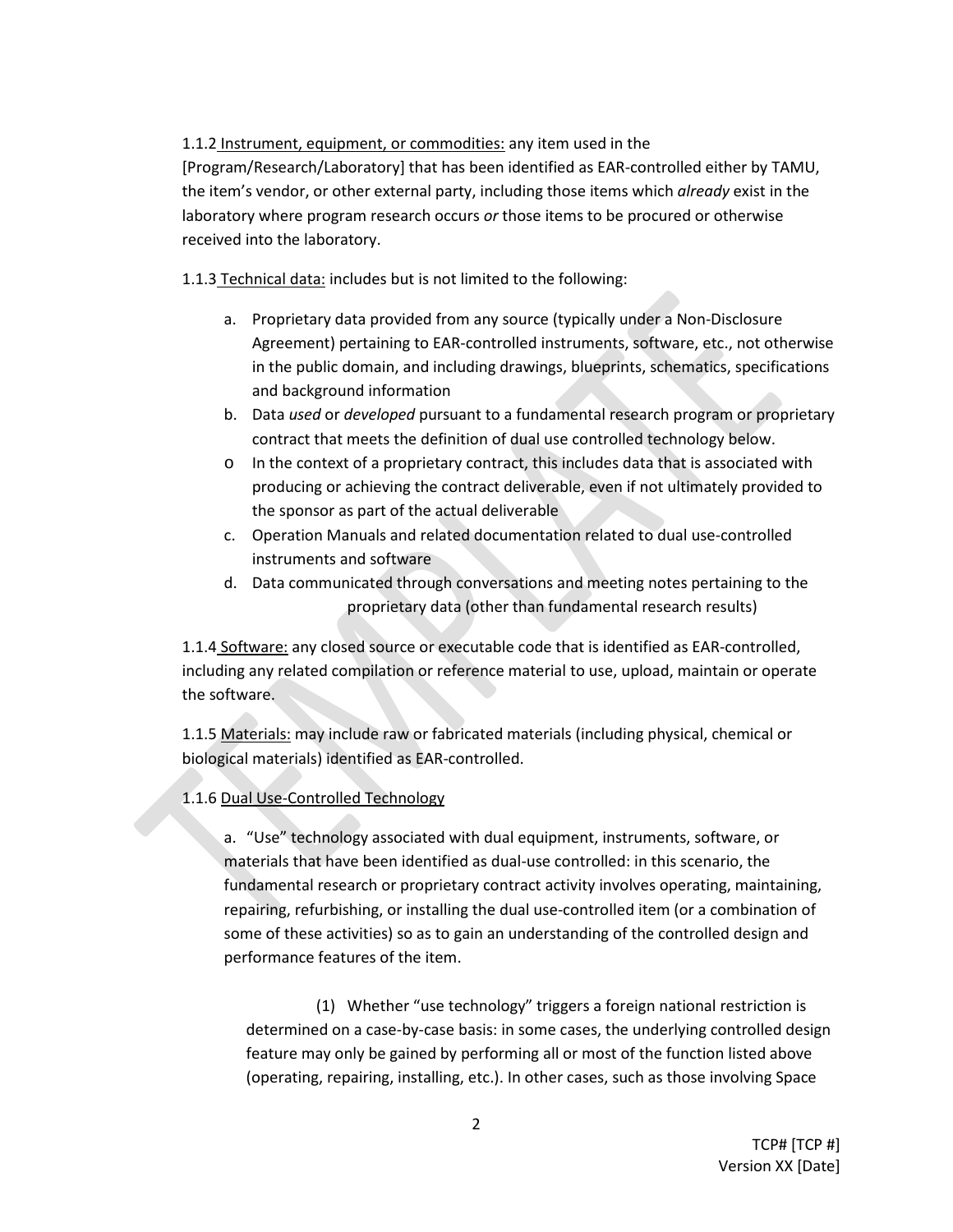research and dual use items controlled under CCL ECCN 9A515 et seq., any one of the aforementioned activities (operating, or repairing, or installing, etc.) automatically triggers a potential deemed export/foreign national restriction

b. "Development" technology associated with dual equipment, instruments, software, or materials that have been identified as dual-use controlled: in this scenario, the fundamental research or proprietary contract involves participating in item design, design analysis, design modification or co-design activities (conducted with a vendor or external collaborator), enabling the candidate to gain an understanding of the controlled internal design features of the equipment. Any singular activity that conveys the underlying design that renders the item capable of dual use performance meets this definition of "development."

c. "Production" associated with dual equipment, instruments, software, or materials that have been identified as dual-use controlled: in this scenario, the fundamental research or proprietary contract involves technology associated with the manufacture, assembly or prototype production of an export controlled item, typically once the development technology has been finalized and implemented. Any singular activity that conveys production technology that renders the item capable of dual use performance meets this definition of "production."

Note: As not all dual use technology controls apply uniformly to all foreign nationals who may be eligible to participate in the prescribed fundamental research or contract activity, any potential foreign national restriction must first be confirmed by TAMU's Export Administrator consistent with the requirements of this TCP. The Export Administrator shall assist in the determination of who, from a foreign national perspective, may be eligible to participate in the particular activity involving the gaining of dual use technology, including the initial classification determination of dual use technology, and the possibility of obtaining a deemed export license to authorize the participation or the proper use of a license exemption.

1.2 Consequences of Compliance Failure

Failure to adhere to these regulations and this TCP can result in an enforceable export control violation. Enforcement penalties can be civilly assessed and criminally prosecuted against both TAMU as the host institution and *the individual* associated with the causing or facilitating the export violation. Other sanctions include Federal debarment and/or revocation of export privileges. Therefore, it is of the utmost importance that all persons associated with the [name Program/Research/Laboratory] strictly adhere to the following requirements, and sign the Acknowledgement Certification attached hereto.

# **2.0 Description of the [Program/Research/Laboratory] Wherein the Dual-use Controlled Technology is Concerned**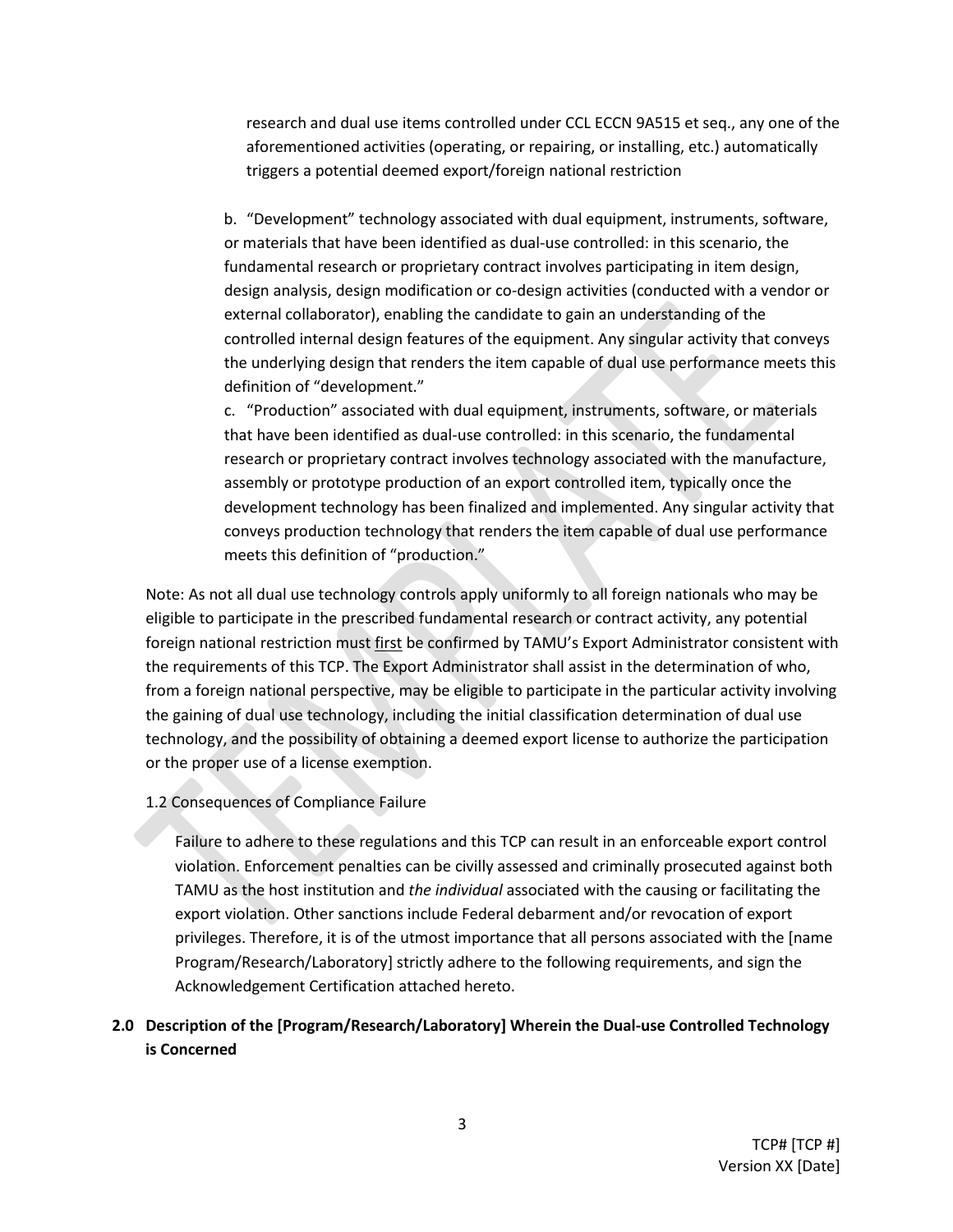[Provide a brief description of the program and research environment wherein the EAR item(s) and related dual use technology are concerned; include any special aspects, including whether any portion of the research will be conducted outside the laboratories and offices identified in this TCP; whether the research involves non-TAMU collaborators within or outside the U.S; and whether the research requires the transfer (domestic or international) of any EAR dual use-controlled research instrument, software, material or technology.]

### **3.0 TCP Oversight: Roles and Responsibility**

The following individuals are responsible for implementing the provisions of this TCP.

| Position                                                                                    | Name         | Email            | Phone        |
|---------------------------------------------------------------------------------------------|--------------|------------------|--------------|
| Responsible Individual                                                                      |              |                  |              |
| <b>Export Control Coordinator</b><br>(herein referred to as<br><b>Export Administrator)</b> | Amber Oehlke | aoehlke@tamu.edu | 979-458-8484 |
| <b>Facilities Manager</b>                                                                   |              |                  |              |
| <b>IT Manager</b>                                                                           |              |                  |              |

### 3.1 Responsible Individual (RI)

The RI on the program determines, exclusively, who will participate in program research requiring access to dual use technology. Any individual who wishes to gain access to the laboratories where such research is conducted must first seek authorization from the RI, whose TCP oversight responsibilities include the following:

- a. In coordination with the Export Administrator, approving research participants [and in the case of inter-institutional collaboration, coordinating authorized research participation with non-TAMU participants]
- b. Approving facility/laboratory access applicable to all research participants (faculty, staff and students), including locked storage for controlled equipment and hard copy technical data , and coordinating security measures with the Facility Manager
- c. Communicating TCP requirements with all research participants and obtaining TCP Acknowledgement Certifications from each participant as well any Sponsor-required NDAs
- d. Coordinating with the IT Manager and approving all levels of IT access to controlled technical data and software, data storage, laptop and desk top usage, transfer data, and termination of access privileges where required
- e. Coordinating with TAMU's Export Administrator for ongoing training and monitoring of TCP requirements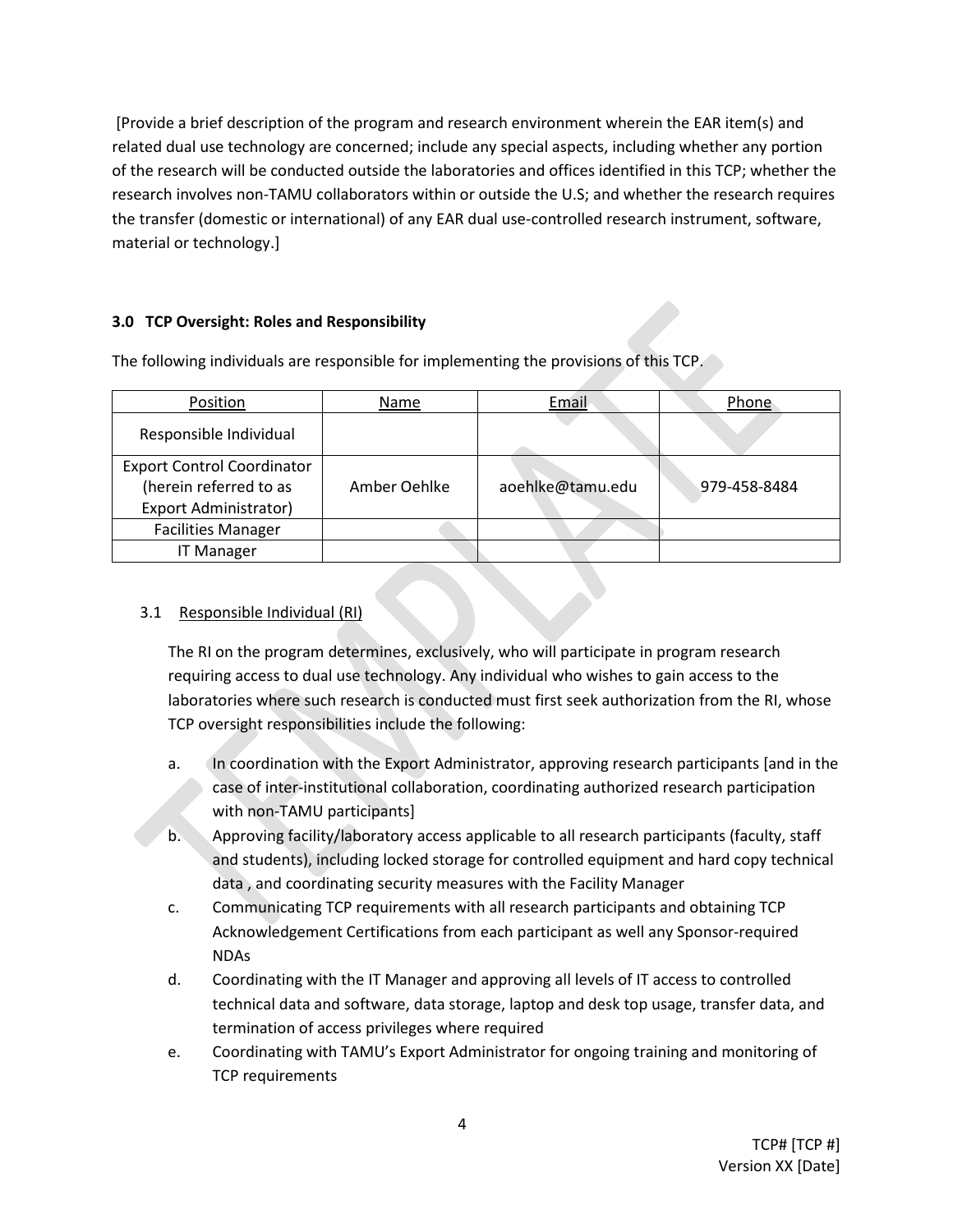- f. Ensuring that terminating research participants are reminded of ongoing confidentiality requirement
- g. Notifying TAMU's Export Administrator about potential TCP breaches and coordinating resolution

# 3.2 TAMU's Export Administrator

TAMU's Export Administrator has overall responsibility for ensuring that the provisions of this TCP are adhered to. This includes

- a. Performing classification determination of dual use items (including related dual-use) and communicating potential foreign national restrictions to Responsible Individual
- b. Assisting as necessary in the process of confirming U.S.-Person status of authorized participants and, potentially, applying for deemed export licenses or confirming license exemption requirements
- c. Working with Responsible Individual, the Facility Manager, and the IT Manager to ensure that all security measures prescribed by this TCP align to EAR requirements and can be pragmatically implemented in support of the research program
- d. Ensuring that program/research participants are sufficiently trained on TCP requirements and have signed the Acknowledgement Certification
- e. Responding to inquiries from faculty, students and staff pertaining to export control with respect to this TCP
- f. Responding to any potential breaches of TCP requirements, in the event this occurs
- g. Conducting periodic monitoring of TCP compliance
- h. Advising terminating research participants of their ongoing confidentiality obligation
- i. Maintaining TCP records such as Acknowledgment Certifications, EAR classification information, confirmations of U.S. person status, etc.

# 3.3 Facilities Manager

The Facilities Manager shall be responsible for helping ensure the controlled laboratories or facilities are secured by appropriate means such as lock/key, electronic key, or electronic badging and/or badge. Specific responsibilities include

- a. Coordinating with Responsible Individual on laboratory/facility entrance controls
- b. Coordinating with the Responsible Individual person how the dual use items shall be secure within a particular laboratory or office (for example locked cabinets or storage space)
- c. Ensuring that TAMU facilities staff members with access for the program laboratories are aware of these restrictions
- d. As applicable, and with respect to shared laboratory environments (housing other research programs where dual use technology is not an issue), coordinating laboratory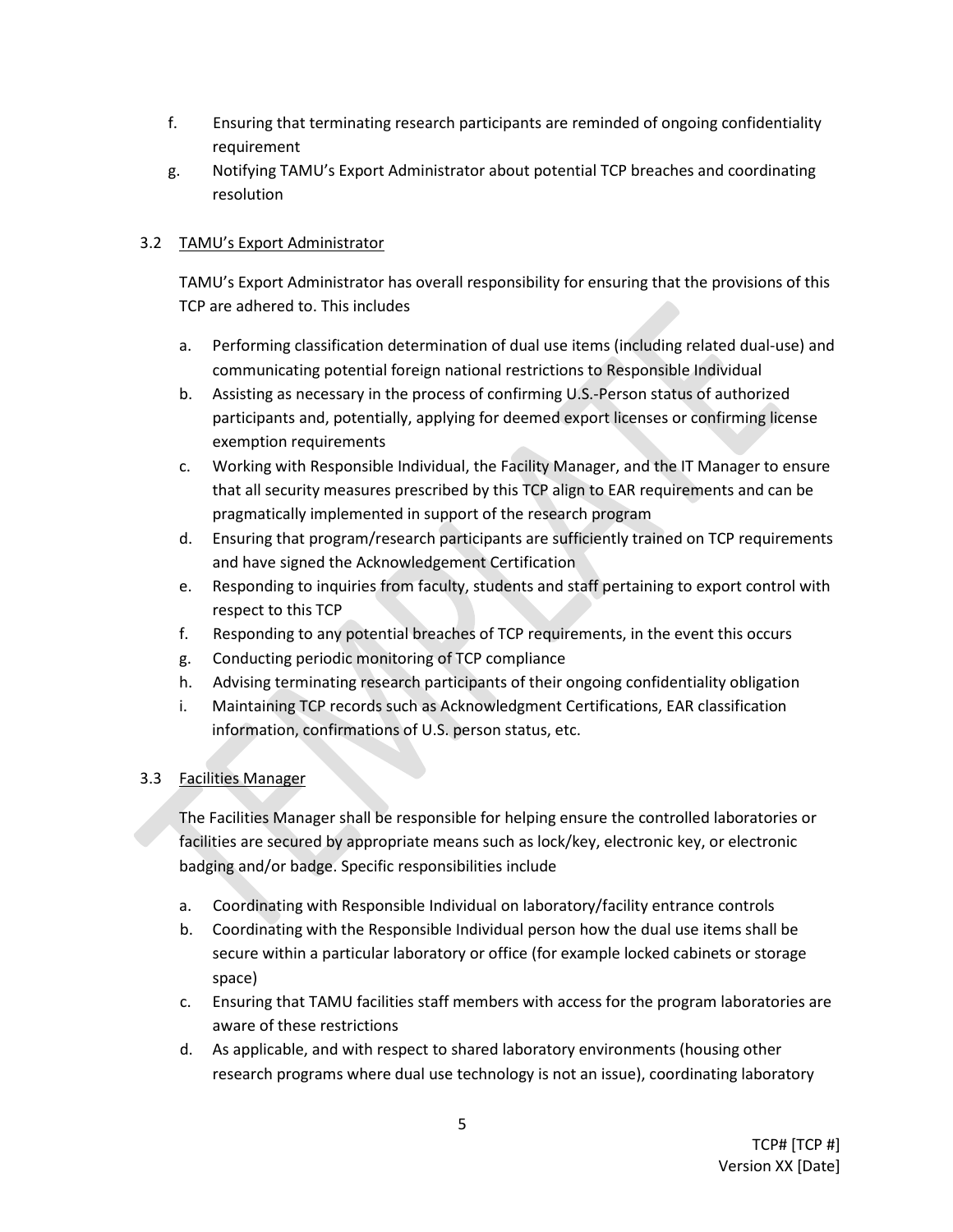occupancy consistent with TCP security requirements (may also require a specially designated laboratory or office manager for this purpose)

### 3.4 IT Manager

The IT Manager shall be responsible for various IT security measures (as applicable to the EAR items) with respect to approved access to [Program/Research/Laboratory] computers, network and intranet systems, and secured data files as authorized by Responsible Individual. Specifically these responsibilities include

- a. password protection of all research participants
- b. dedicated server EAR-specific directory security
- c. data file marking/designation, as applicable
- d. establishing read/write privileges as authorized
- e. control of laptops, desktops, intranet controls
- f. encrypted functions for data transfer where required
- g. terminating access rights where required
- h. testing all security protocols on an ongoing basis, reporting results back to Responsible Individual and Export Administrator on a periodic basis.
- i. ensuring that all other IT personnel supporting program are appropriately aware of and trained for TCP control purposes

# **4.0 [Identify Laboratories/Offices/Physical Locations] Subject to TCP Requirements**

[Identify and describe exactly which laboratories or offices are covered under the TCP and who is authorized to access: for example:]

#### Dedicated Laboratories

- a. [Lab # XXXX/Building Name/#]: access to this dedicated laboratory is strictly controlled by lock/key access.
- b. Only Responsible Individual and other persons as authorized by the Responsible Individual have keys (or other approved means) to this Laboratory.

# Shared Laboratories

[Note: while shared laboratories are not preferred with respect to conducting activities involving the sharing of dual use technology, this scenario may be unavoidable; hence, special measures must be taken to secure such technology and items. See example below.]

a. [Lab # YYYY/Building Name/#]: This laboratory is shared with other research programs whose participants may have access to such work space.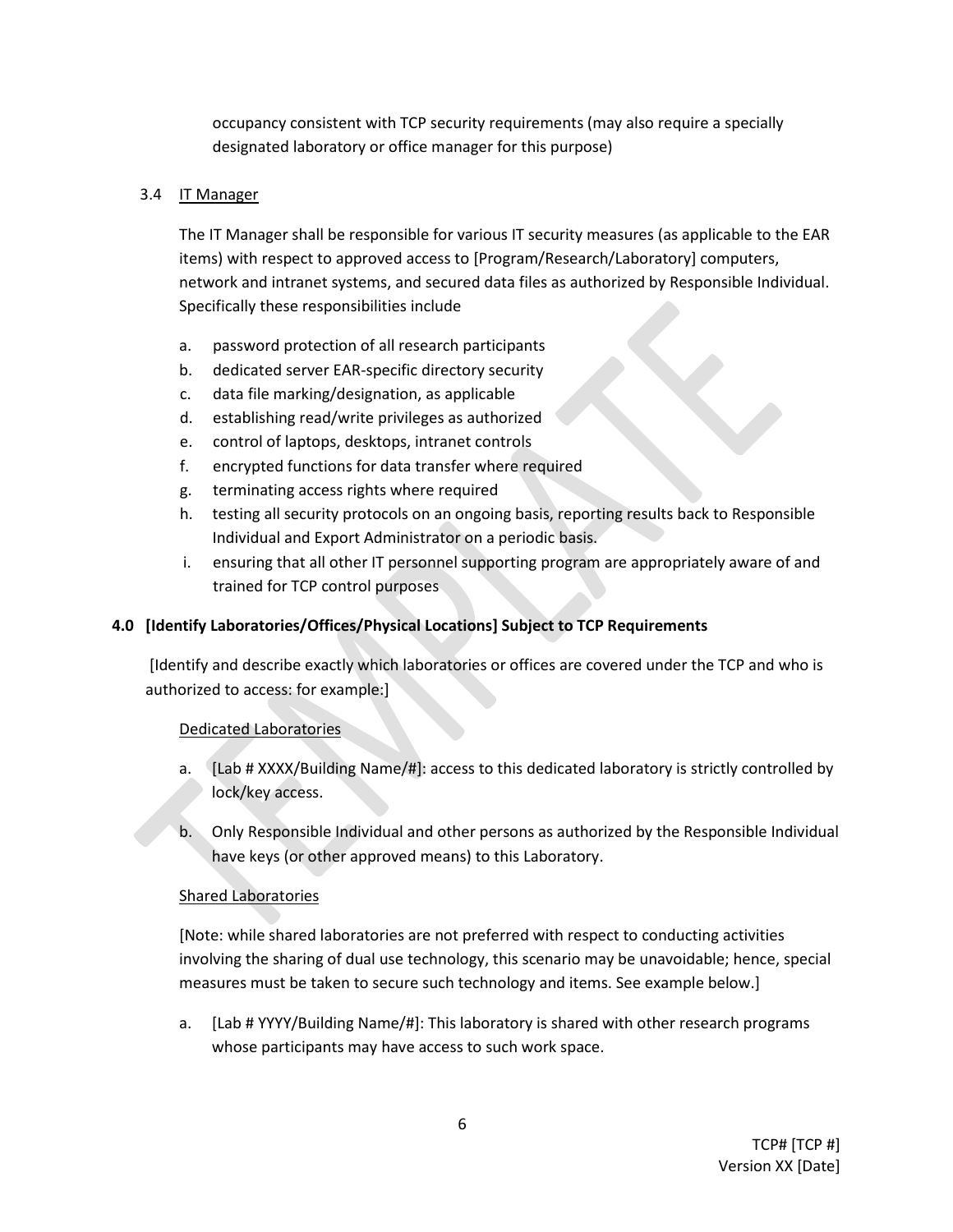b. Only persons authorized by the Responsible Individual are permitted to have access to the dual use technology which are secured within the shared laboratory, consistent with EAR restrictions. [Note: see also section below on **Secured Storage and Use**. A shared laboratory environment may also require additional coordinating measures by the Facilities Manager or specially designated Laboratory or Office Manager].

### **5.0 EAR Items and Technology Controlled**

The following items are subject to this TCP. While some items include research instruments, materials, or other hardware components physically located in the above-referenced laboratories, other items may consist of software and technical data accessible through computer-based network accounts. (See also Section below pertaining to visual access and data transfer restrictions and safeguards). **College** 

| <b>ITEM</b> | <b>DESCRIPTION</b> | <b>ECCN</b> | <b>REASON FOR</b> | SERIAL # |
|-------------|--------------------|-------------|-------------------|----------|
|             |                    |             | <b>CONTROL</b>    |          |
|             |                    |             |                   |          |
|             |                    |             |                   |          |
|             |                    |             |                   |          |
|             |                    |             |                   |          |

Only the Responsible Individual and/or his/her delegated person shall authorize who shall participate in the segment of research wherein the above-referenced EAR dual use controlled technology is part of the research or contractual activity.

# **6.0 Individuals Authorized to Participate in the Research with Access to EAR Technology and Items**

As noted in the **Introduction**, and subject only to authorized exception, only U.S. persons as defined in the EAR and confirmed by the TCP Owner and Export Administrator shall participate in the [research/program] that requires use and access to dual-use technology. The U.S.-person status of all new participants must be objectively confirmed by appropriate TAMU staff prior to a person's assignment or participation in the research/program.<sup>[2](#page-6-0)</sup> An exception to this requirement is only applicable when the Export Administrator has determined that a particular foreign national's citizenship is not restricted for purposes of the particular technology involved; or if restricted, an export license is obtained from the Department of Commerce prior to engagement in the controlled activity; or a license exception is confirmed as applicable.

For the list of individuals currently authorized to participate in the research and who have signed the TCP Acknowledgement Certification, refer to **Appendix 1** attached. This Appendix shall be revised as necessary according to student, faculty and personnel changes. Only Responsible Individual is authorized to designate which individuals shall participate in the research.

<span id="page-6-0"></span> <sup>2</sup> Note: Consult TAMU's HR Department or Export Control Office for appropriate confirmation procedures. Proof of I-9 documentation does not necessarily confirm U.S. person status. The same level of documentary evidence required by E-Verify (e.g., U.S. passport, birth certificate, or Permanent Residence Card) confirms U.S. person status.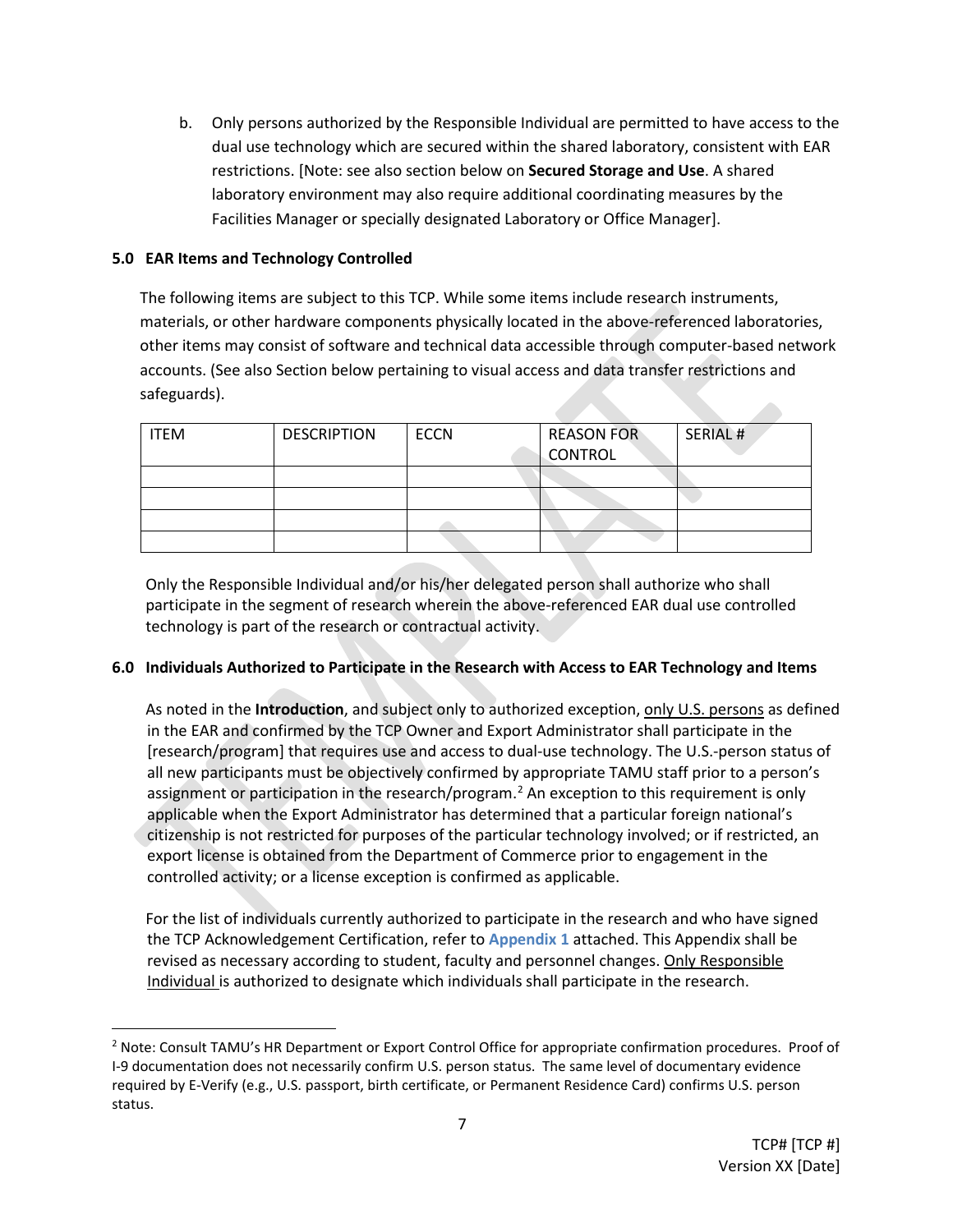#### **7.0 Secured Storage/Use of EAR Dual-use Controlled Technology and Items**

All noted EAR dual use-controlled technology and items housed in any of the TCP-controlled laboratories shall be secured; in a shared laboratory environment, this may mean securing such items in a locked cabinet or by other means when not in use by authorized research participants. Only those individuals authorized to access the laboratories shall have keys to these secured cabinets/areas.

With respect to shared laboratory environments, such laboratories shall only be used by research participants when such use does not compromise EAR deemed export requirements. When laboratory research is being conducted using the EAR dual use-controlled technology, the laboratory must then be restricted from entry by non-authorized researchers/personnel, until such time as such controlled technology or items are removed and secured. This may require temporary door signage advising researchers and other personnel that's the area is restricted for U.S. Export Control purposes until such signage no longer appears on the door, etc.

### **8.0 Secured access to EAR-Controlled Technical Data Files (soft and hard copy) Associated with EAR Items**

[Note: these items may require some specific customization depending on the research requirements]

The IT Manager shall coordinate with Responsible Individual to ensure security pertaining to the storage of EAR dual-use controlled data files, including any special server access and/or maintenance features.

Responsible Individual in coordination with the IT Manager shall assign password-protected access to the computers by which EAR controlled technical data and software is accessed. This authorization is required for all approved research participants accessing such data and/or software.

Use of laptops: Responsible Individual in coordination with the IT Manager will set up and secure designated university laptops for lab-based research involving use of the identified dual-use data and technology. No personal laptops will be permitted to access such data and technology [except potentially those that used by Responsible Individual or designated person.]

As approved by Responsible Individual and communicated to the IT Manager, only certain individuals as authorized shall have Read/Write privileges. All other Program participants shall have Read privileges only, again based on Responsible approval and his/her communication to the IT Manager.

All EAR dual use-controlled data pertaining to the dual use controlled item (e.g. equipment or software) shall be archived in a designated secured directory; all such files shall be marked with following designation: "EAR-controlled Technical Data: For Approved Access/Use Only: Transfer without Authorization Strictly Prohibited." The directory name will be [name EAR controlled directory].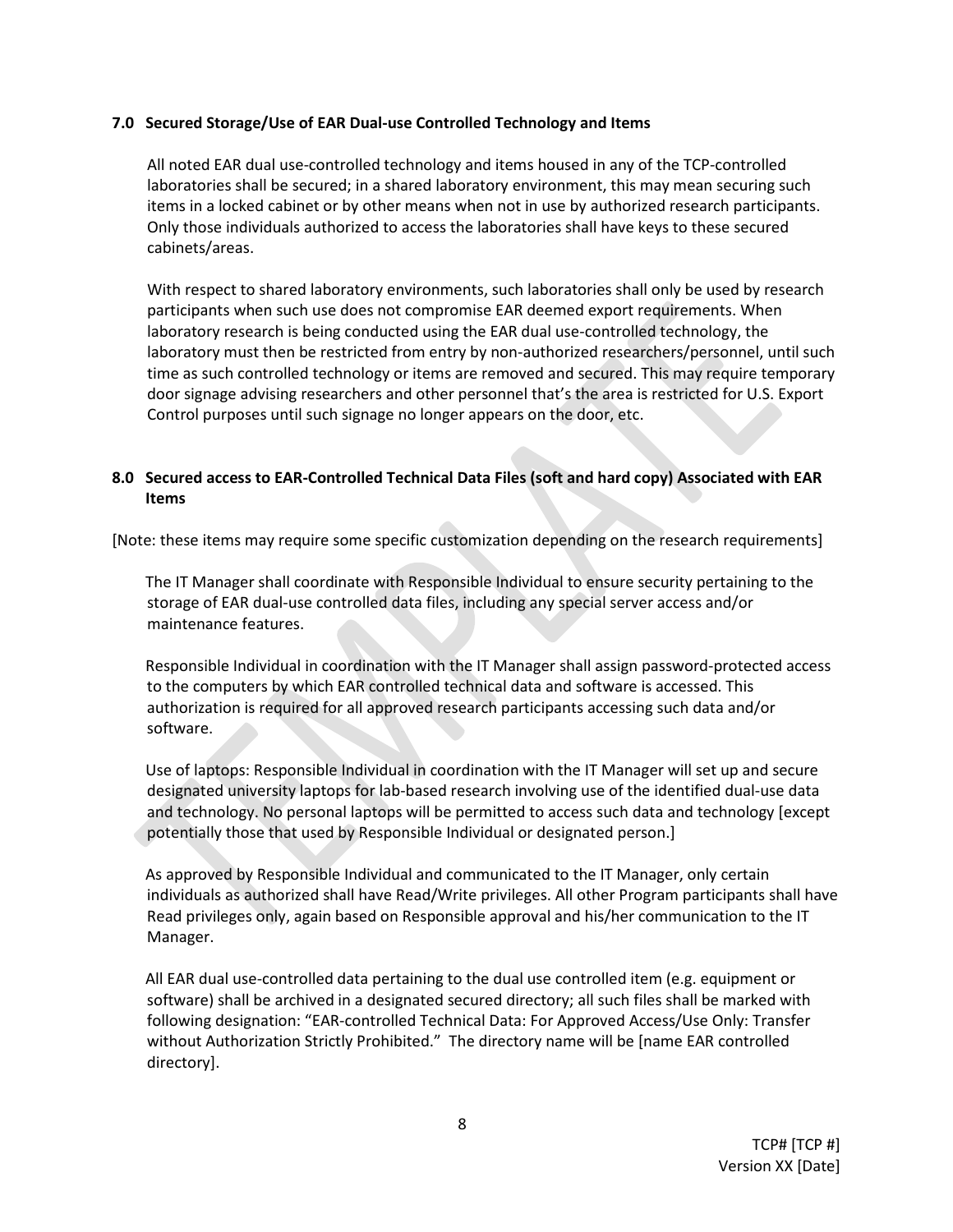All controlled hard copy documentation pertaining to these EAR items shall remain secured and, when in use, remain under the direct oversight or supervision of the research participant. When hard copies of controlled technical data are not in use, they shall be stored in locked cabinet(s) within the controlled laboratory (laboratories) to which only designated research participants have keys.

At no time may any hard copy documentation be reproduced by any electronic photographic means, including photocopy machines, unless otherwise authorized by Responsible Individual.

At no time may USB jump drives or CD's be used to download controlled technical data.

# **9.0 Restrictions on Transfer of EAR Dual Use-Controlled Technology and Items/Confidentiality of Technical Data**

Under no circumstances may the EAR dual use-controlled items and commodities covered under this TCP be removed from the TCP-controlled laboratories for any purpose, unless otherwise authorized by Responsible Individual and the Export Administrator.

Likewise, under no circumstances may the corresponding controlled technical data and software be electronically transferred for any reason to any individual outside the approved list of research participants unless authorized by Responsible Individual and the Export Administrator.

Prohibited transfer applies to the following situations:

- a. electronically sending any data item or software to an unauthorized individual
- b. downloading it to a CD and providing it to an unauthorized individual
- c. making hard copies and providing them to an unauthorized individual
- d. verbally communicating content to an unauthorized individual
- e. allowing visual contact by an unauthorized individual to a controlled item

#### **10.0 Travel Restrictions Pertaining to Laptops**

Under no circumstances may a research participant travel outside the United States with a laboratory -issued laptop that contains the EAR dual use-controlled dual use data. There are no exceptions to this restriction.

In order to sufficiently protect the *authorized* email transfer of EAR controlled-data within the allowable research program parameters, email communication shall alert the recipient that EAR controlled technical data is either attached to the email or, depending on the situation, indicate that EAR content is embedded in the content of the email and that unauthorized transfer is prohibited.

#### **11.0 Terminating Research/program Participation: Ongoing Confidentiality Requirement**

If a research participant terminates participation in the research or program, Responsible Individual in coordination with the IT Manager shall ensure that all access privileges to the TCP-controlled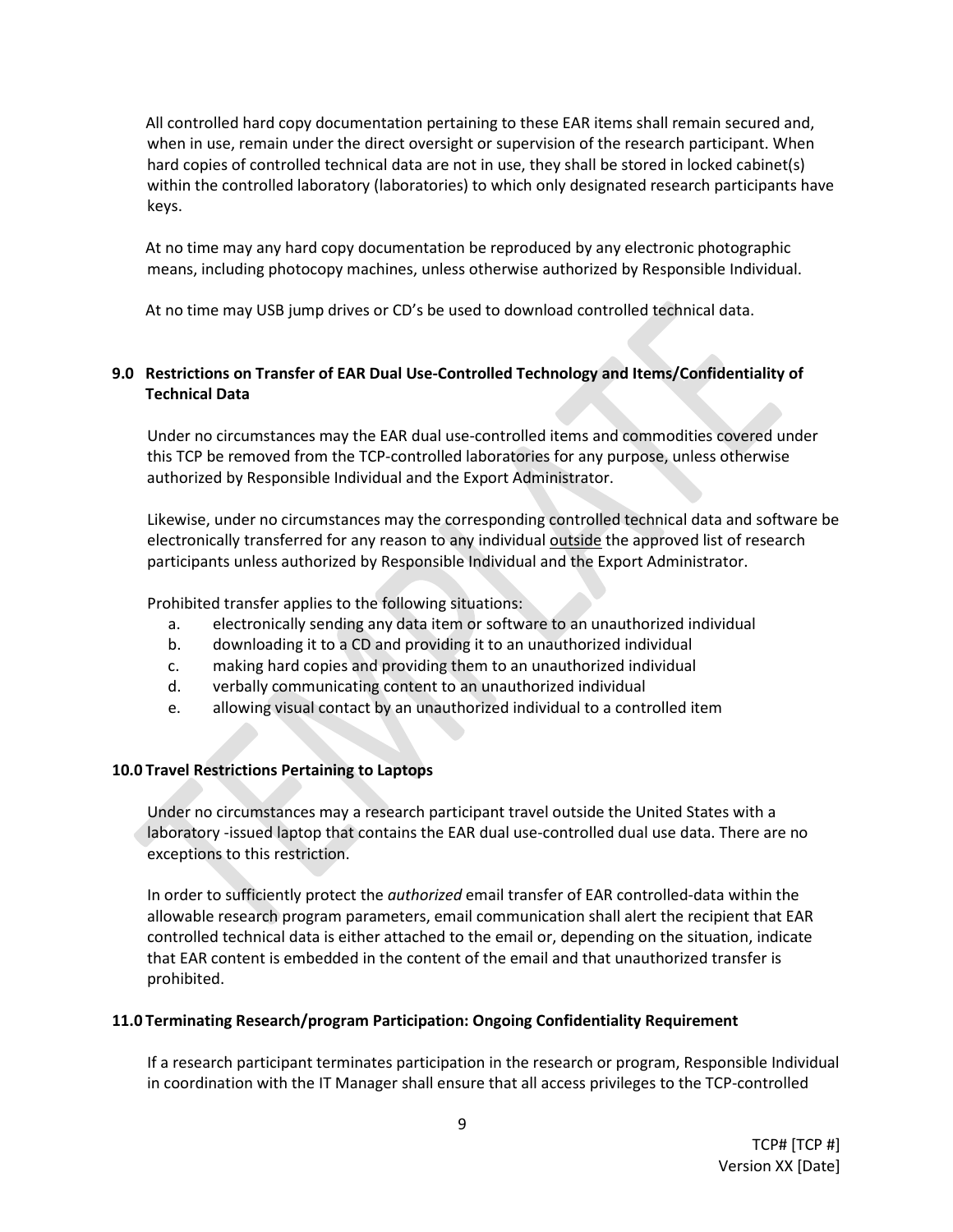Laboratories and access to EAR dual use-controlled data (soft and hard copy) are immediately terminated.

Consistent with the TCP Acknowledgment Certification, such participants shall be advised by the Responsible Individual or Export Administrator of their ongoing obligation to maintain strict confidentiality about any EAR-controlled aspect of the research including operation of controlled equipment and software and the content of controlled technical data known to this person.

#### **12.0 Notification of Potential TCP Breach/Violations**

Any suspected breach of the foregoing TCP controls and any known violation shall be reported immediately upon discovery of said fact to one of the following:

The Responsible Individual: [Name, title] Email: Telephone:

The Export Administrator: Amber Oehlke Email: aoehlke@tamu.edu Telephone: (979) 458 8484

#### **13.0 Required Recordkeeping**

The following records (as applicable) shall be maintained by the Export Administrator in connection with this TCP:

- a. Classification determinations leading to the restrictions outlined herein
- b. List of all researchers approved for EAR item access and use
- c. Copies of all signed TCP Acknowledgement Certifications
- d. Copies of all Non-Disclosure Agreements (NDA's) signed with another institution associated with research Program
- e. Copies of any export license or exemption approvals obtained to allow foreign national access to the controlled items
- f. [Other]

#### **14.0 Required Training**

All research personnel who are authorized to access and use the EAR technology and item(s) herein referenced shall receive training on the provisions of this TCP; all research personnel must also complete "Export Controls & Embargo Training - Basic Course", course number 2111212 in TrainTraq. Until such time as an intended research participant receives such training and signs the Acknowledgment Certification form below, no access to the EAR dual use-controlled items shall be permitted.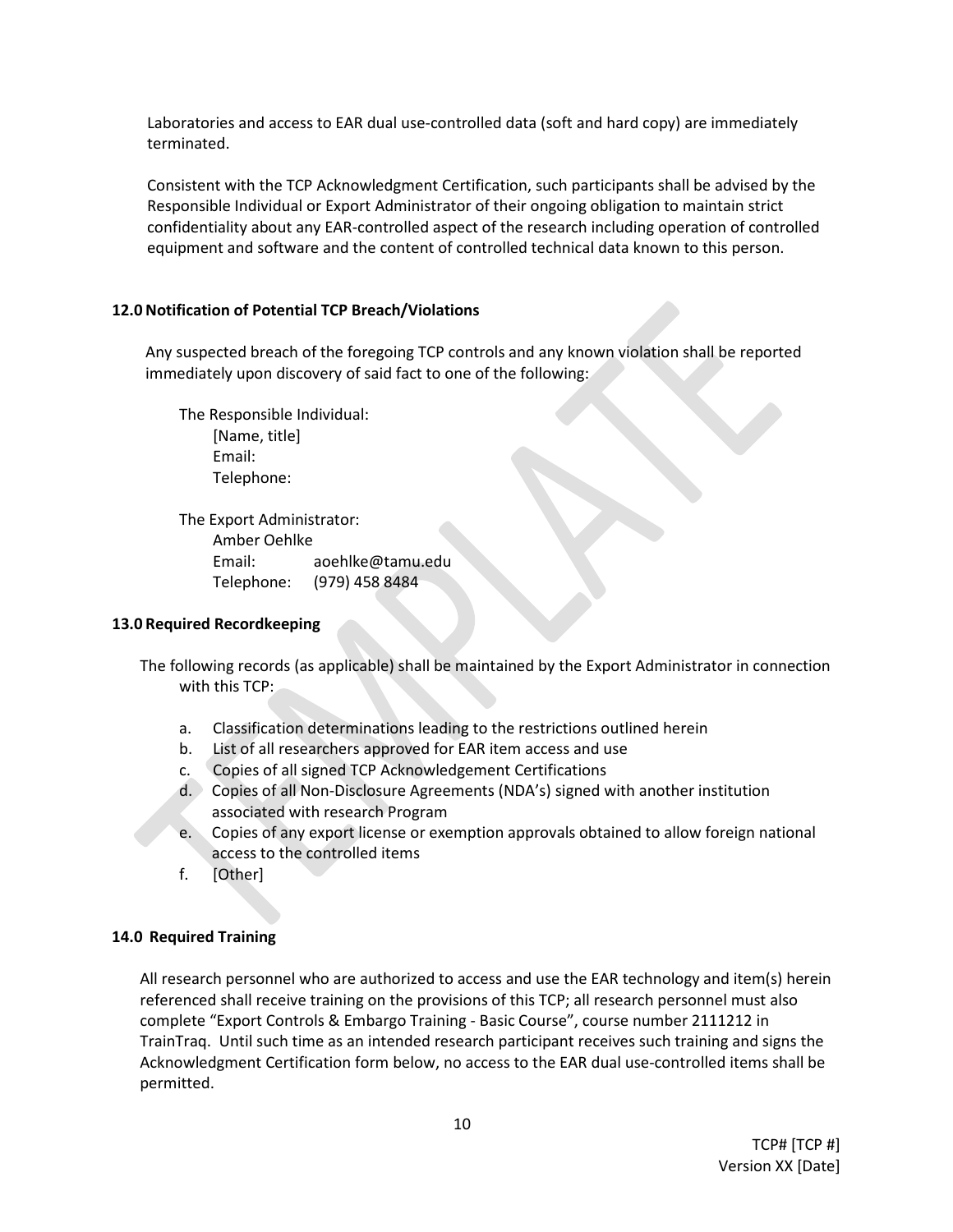### **15.0 TCP Revisions**

All revisions to this TCP shall be authorized only by The Responsible Individual, Export Administrator, Facilities Manager, and IT Manager. When such revisions are made, they shall be incorporated in an updated TCP that is clearly designated by Revision Number and Date.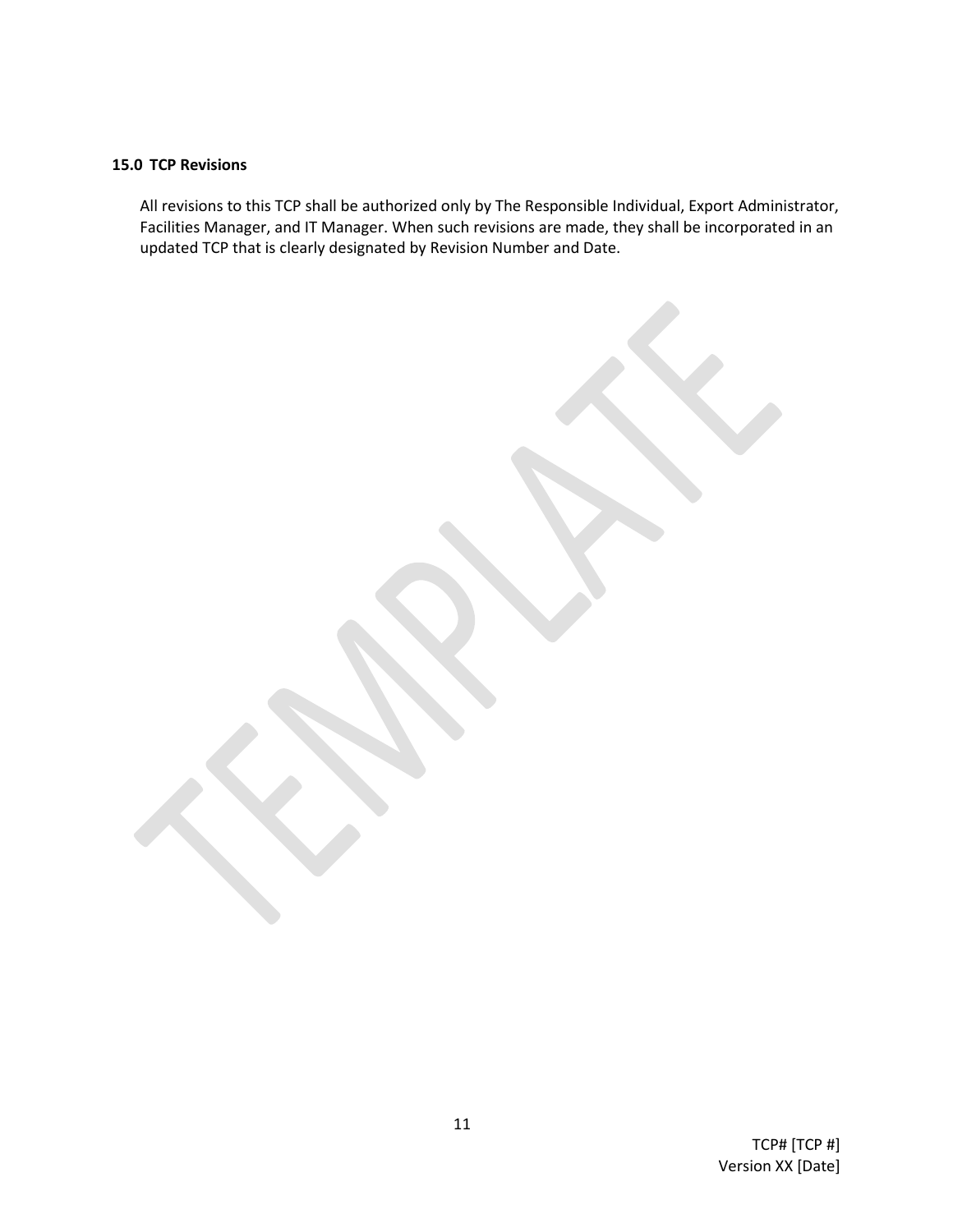#### **Responsible Party Acknowledgment and Certification of TCP**

**TCP#: \_\_\_\_\_\_\_\_\_\_\_\_\_\_\_\_\_\_\_\_\_\_\_\_\_\_\_\_\_\_\_\_\_**

The Responsible Parties (defined as The Responsible Individual, Export Administrator, Facilities Manager, and IT Manager) are to sign as indicated below.

By signing this Acknowledgement and Certification, The Responsible Parties confirm they have read and fully understand the export compliance responsibilities contained in this Technology Control Plan. As such, The Responsible Parties commit to upholding all such requirements without exception or reservation.

The Responsible Parties understand that they could be held personally liable if they unlawfully allow access to or disclose, regardless of form or format, export-controlled information, technology, software, or items to unauthorized persons.

The Responsible Parties understand that the law makes no specific exceptions for non-US students, visitors, staff, postdocs or any other person not pre-authorized under a TCP to access export controlled information, technology, software or items.

| Signature:                        | Date: |
|-----------------------------------|-------|
| [Responsible Individual]          |       |
| [Official university title]       |       |
| Signature:                        | Date: |
| Amber Oehlke                      |       |
| <b>Export Control Coordinator</b> |       |
| Signature:                        | Date: |
| [Facilities Manager]              |       |
| [Official university title]       |       |
| Signature:                        | Date: |
| [IT Manager]                      |       |
| [Official university title]       |       |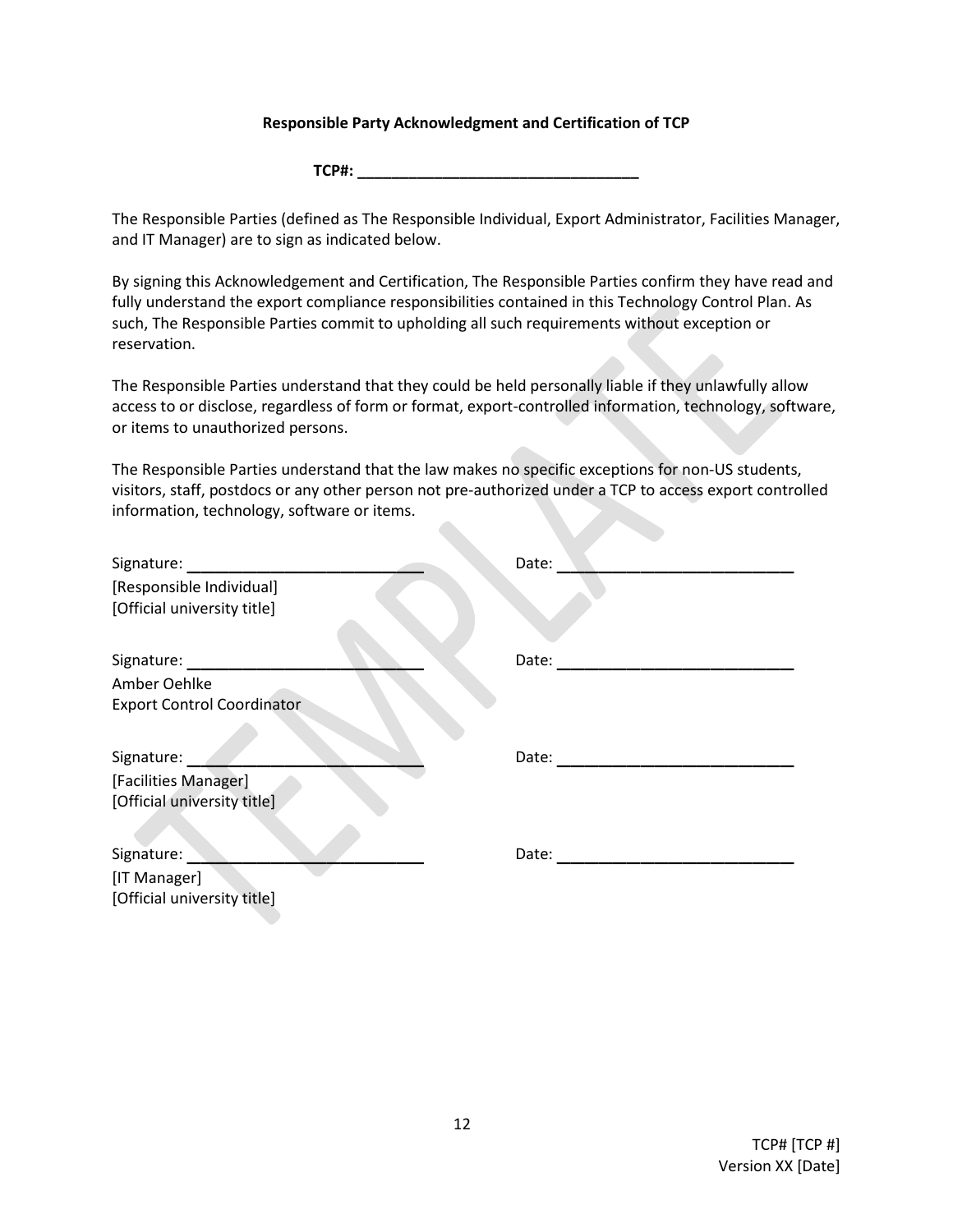#### **Participant Acknowledgment and Certification of TCP**

**TCP#: \_\_\_\_\_\_\_\_\_\_\_\_\_\_\_\_\_\_\_\_\_\_\_\_\_\_\_\_\_\_\_\_\_**

Research participants, Responsible Individual, and Export Administrator are to sign as indicated below:

I, [research participant name], have read and fully understand the export compliance responsibilities contained in this Technology Control Plan and have received training on this TCP. As such, I commit to upholding all such requirements without exception or reservation.

I understand that I could be held personally liable if I unlawfully allow access to or disclose, regardless of form or format, export-controlled information, technology, software, or items to unauthorized persons.

I understand that the law makes no specific exceptions for non-US students, visitors, staff, postdocs or any other person not pre-authorized under a TCP to access export controlled information, technology, software or items.

I agree to immediately contact the Responsible Individual or Export Administrator as designated in this TCP with any questions I may have regarding the designation, protection, or use of export-controlled information, technology, software, or items.

| Signature:                        | Date: |
|-----------------------------------|-------|
| [Participant name]                |       |
| <b>Research Participant</b>       |       |
|                                   |       |
| <b>Countersigned Below:</b>       |       |
|                                   |       |
| Signature:                        | Date: |
| [Responsible Individual]          |       |
| [Official University Title]       |       |
|                                   |       |
| Signature:                        | Date: |
| Amber Oehlke                      |       |
| <b>Export Control Coordinator</b> |       |